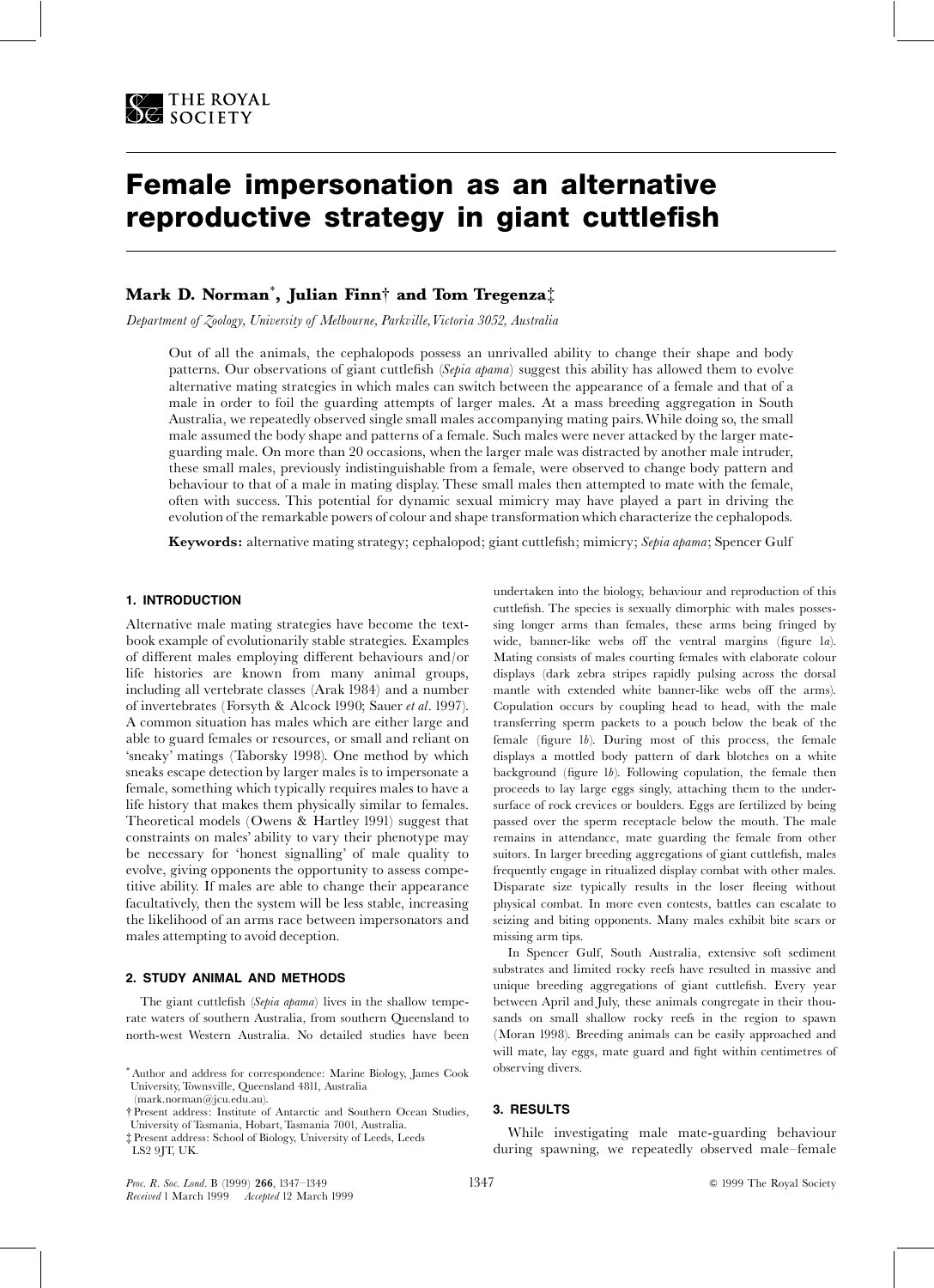

Figure 1. (a) Male giant cuttlefish in typical courtship display, characterized by extended banner-like web margins off the arms and fast-moving, black zebra stripes across the mantle.  $(b)$  Mating couple with female (left) showing mottled body pattern. (c) Satellite male (right) with retracted web banners and mottled body pattern in attendance with large mate-guarding male and egg-laying female. (d) Mottled satellite male (left) attempting to mate with guarded female while larger males are in display combat. As this combat escalated to physical attacks between the larger males, the satellite male went on to mate successfully with the female.

pairs being shadowed at close proximity by what appeared to be a second female (on the basis of short arms without banners and the mottled body pattern typical of females; figure  $1c$ ). However, on occasions when the large male of the pair was engaged in display or physical combat with other large males, the satellite individual frequently moved towards the female and attempted to mate with the female (figure  $ld$ ), often with success. In approaching the female and during mating, the behaviour of smaller males varied, with some showing male displays of banners and moving stripes and others remaining in female guise. Returning large males had varied responses ranging from ignoring the mating couple to aggressive separation of the pair. On separation, satellite male behaviour varied from attempts to mate guard the female (using typical male displays and extended web banners) to repeated female impersonation. The satellite male typically remained close to the large male and female. When the satellite male donned the mottled body pattern (figure  $\iota$ ), agonistic behaviour of the large male immediately ceased. In contrast, large males would chase displaying males considerable distances away from the female they were guarding. In the absence of rivals, males previously observed mimicking females displayed typical male body patterns and shape and courted females in identical fashion to larger males.

### 4. DISCUSSION

Due to the remote location of this breeding aggregation, its exposure to adverse weather conditions and the limited breeding season of giant cuttlefish (April-June), the authors have not yet been able to undertake detailed quantitative surveys of the behaviour described. At this stage, information on dynamic female mimicry in giant cuttlefish remains qualitative. However, our direct observations and video footage noted more than 20 examples of such mimicry in satellite males, suggesting that the behaviour is relatively widespread in this large breeding aggregation and possibly within the species as a whole. As there is no information on ageing in S. apama, it remains unclear whether the behaviour observed in the smaller males is a strategy of younger males or is an alternative strategy for undersized males of equivalent age to their larger competitors.

Few studies have examined cephalopod mating behaviour in the wild (see the summary in Hanlon & Messenger (1997)). None of these studies have reported female impersonation as a mating strategy. However, the paucity of such studies means that it is entirely possible that similar behaviour occurs in other cephalopods, particularly shallow and clear-water species.

Cephalopods are less constrained in their ability to vary their physical appearance than perhaps any other